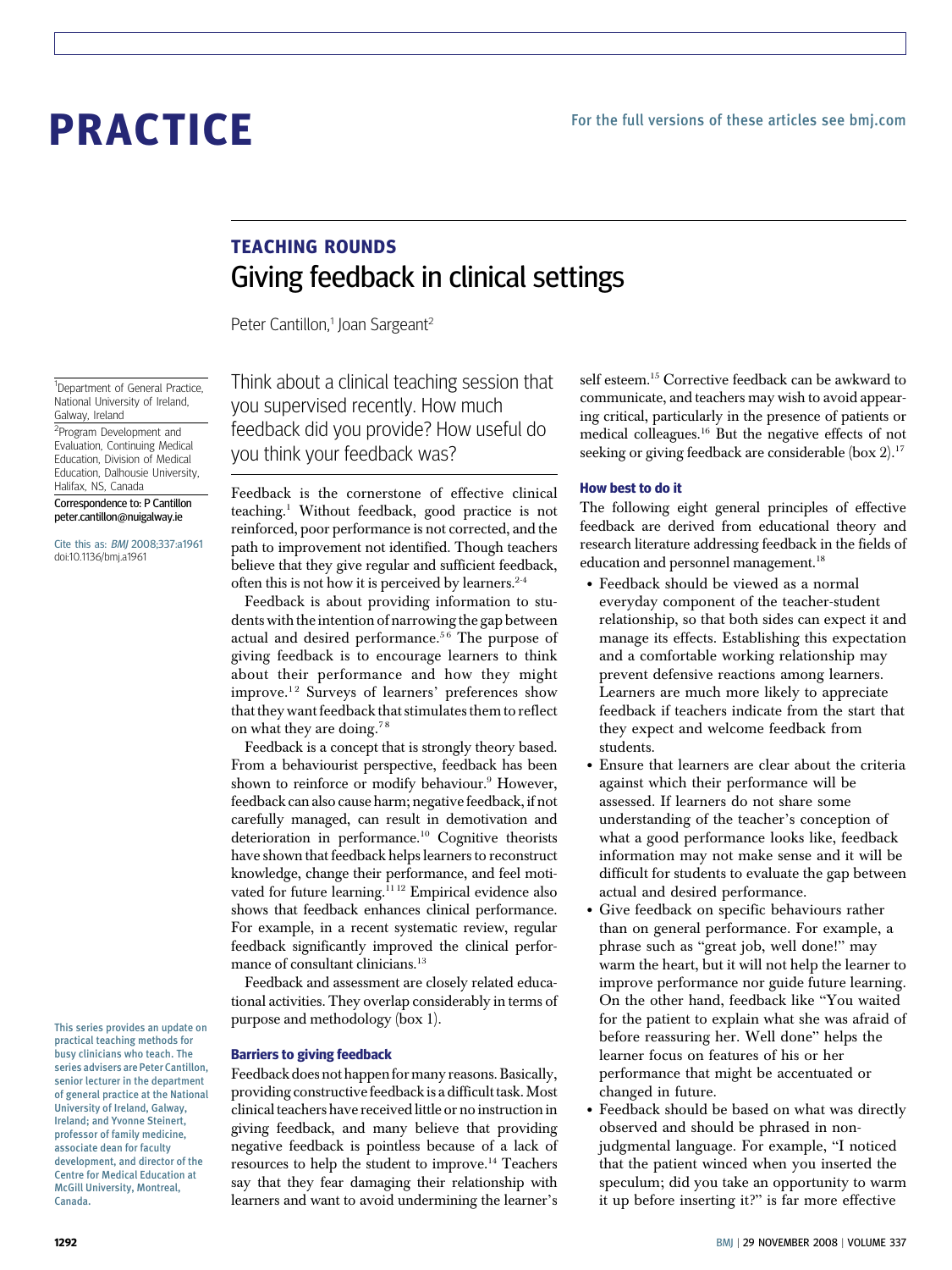#### Box 1 The relation between feedback and assessment

Assessment is often described in terms of being a continuum between "formative" and "summative" assessment. At one end of the continuum,formative assessment is essentially about providing feedback to students in order to support and enhance learning; at the other end, summative assessment is aboutmeasuring students' achievementwith the purpose of grading or informing decisions about progression. The intent of formative assessment (and therefore feedback) is to share information about performance, whereas summative assessment is more about conferring judgment.

> (and acceptable) than "That was awful, I think that you really shocked the patient while inserting that speculum; did you not warm it up before inserting it?" The first example encourages the trainee to reflect on performance and plan for improvement, whereas the second represents a verbal kick in the pants.

- For maximum effect, offer feedback at the time of an event or shortly afterwards.
- Feedback should be limited to one or two items only. Teachers are often tempted to point out all the faults that have been detected in a student's performance. However, a torrent of corrective feedback is more likely to overwhelm and demoralise the learner.
- Teacher led feedback should be balanced by deliberately seeking learners' own perceptions of their performance and their ideas for improvement. Encouraging learners to routinely appraise and correct their own performance helps them to develop the skills of lifelong learning, which are vital for autonomous practice.
- Feedback should lead to changes in the learner's thinking, behaviour, and performance. For this to occur, the learner needs to not only comprehend the feedback but should also know how to apply the feedback in practice. The feedback conversation should therefore include a discussion about how the learner plans to narrow the gap between actual and desired performance.

#### Feedback techniques

On the basis of these principles several approaches can be used to give feedback in clinical settings. In these examples, the feedback is delivered using non-judgmental language and is based on what the trainer observed.

## Box 2 What happens if a teacher gives little or no feedback?

- Good performance is not reinforced and poor performance remains uncorrected
- If a trainer makes no comment, trainees may assume that all is well
- Trainees may have to rely on unreliable hearsay from colleagues and administrators to get the feedback they so desperately need
- Traineesmay have to guess theirlevel of competence, based on howwell they are coping
- Trainees may have to learn by trial and error at patients' expense

#### On the job, informal feedback

Informal feedback should be specific: it should describe what learners do (their behaviours) so that they know what aspect of their performance they should reflect on. This should encourage planning to improve next time. An example: "Well done, your differential diagnosis list seemed very appropriate for Mr Jones's presentation."

#### The feedback sandwich

Teachers are more likely to give corrective feedback if they can develop an approach that is unlikely to embarrass or cause offence. One such approach is the so called "feedback sandwich"—reinforcing and negative feedback are offered in a few sentences, for example:

Reinforcing statement: "I like the way that you systematically examined Mr Smith's abdomen using the flat of your hand."

Corrective comment: "I noticed that you did not look at Mr Smith's face as you palpated to check whether you were causing him any discomfort."

Reinforcing statement: "You finished by summarising your findings accurately and succinctly, well done!"

The commonest mistake that teachers make using a feedback sandwich is to use the word "but" before introducing the corrective comment. Students quickly learn to ignore the positive comments and focus on what comes after the "but." Another tendency of teachers when using the feedback sandwich, especially in a busy clinic, is to concentrate on the positive, leaving less time to discuss improvement in the areas that truly need attention. It is important not to leave the student with a false positive impression.

The power balance in a feedback sandwich clearly favours the teacher. However, feedback should ideally be a "conversation about performance" rather than a one way transmission of information. Learners should be encouraged to express their own views about their performance, as well as listening to the observations of the teacher. By describing and commenting on their own performance, students are learning how to critically assess and modify their own behaviour as they develop into independent practitioners.

#### The Pendleton model

Pendleton described a structured approach for establishing a conversation about performance between a teacher and a student.19 It is a modification of the feedback sandwich in which the teacher's comments are preceded by the learner's observations. The Pendleton model usually consists of four steps. In step 1, the learner states what was good about his or her performance; in step 2, the teacher states areas of agreement and elaborates on good performance; in step 3, the learner states what was poor or could have been improved; in step 4, the teacher states what he or she thinks could have been improved.

The Pendleton technique lends itself to discussions about performance after the event—in the coffee room or in an office, rather than at the bedside. It allows for a